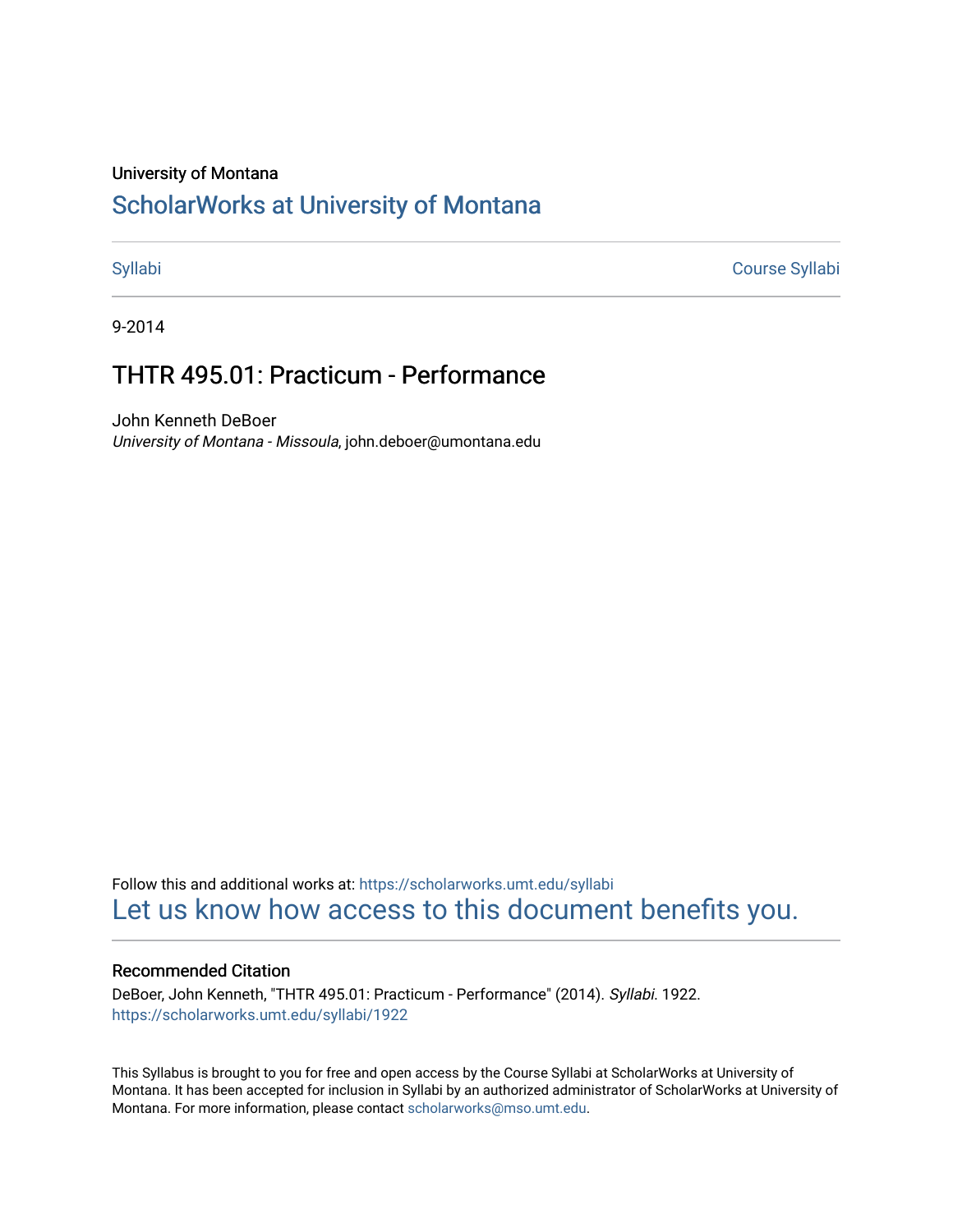# **Practicum: Performance – THTR 495 – 1-2 Credits Day and Time Dependent on Production**

| Instructor – John Kenneth DeBoer | Email – john.deboer@umontana.edu |
|----------------------------------|----------------------------------|
| Office – McGill 212B             | Office Hours – MWR 1-2 PM        |
| Mailbox - PARTV 197              | Phone $- 243 - 2018$             |

### **Aim**

The purpose of these courses is to connect class work in theatre to the authentic experience of performing in a main-stage University of Montana theatrical production. Production acting registration will be based on casting:

- Production Acting I First role (BFA Acting Track) and ensemble/chorus roles (may be paired with an additional credit of Practicum);
- Production Acting II Second role (BFA Acting Track) and supporting roles (may be paired with an additional 1-2 credits of Practicum); and,
- Production Acting III Third Role (BFA Acting Track) and leading roles (may be paired with an additional 1-2 credits of Practicum).

# **Outcomes**

At the end of the production you must be able to demonstrate that you can:

- Implement theories, techniques and strategies into practice;
- Make use of specific theatrical terminology while acting on the stage;
- Identify problem areas and take such areas back to their professor and classes for future work;
- Listen and respond appropriately to notes given by the director;
- Describe their own creative approach to role; and,
- Gain a sense of professionalism and ensemble.

# **Assessment**

Your production acting will be evaluated based on three areas:

- Attendance, promptness, and professionalism;
- Director and faculty assessment of craft; and,
- Written reflection of the rehearsal process and the final product.

# **Attendance, Professionalism, and Promptness**

You will attend every rehearsal for which you are called during the rehearsal period (approximately 6-8 weeks, 5-6 days a week). You will arrive warmed-up, on time, and ready to work. You will be mindful and courteous to all members of the cast and production team throughout the process. You will respond promptly to all communication from stage management and costume shop management. You will be present and on time for all publicity events and costume fittings. If you fail to meet these expectations, it will be reflected in your grade for the course.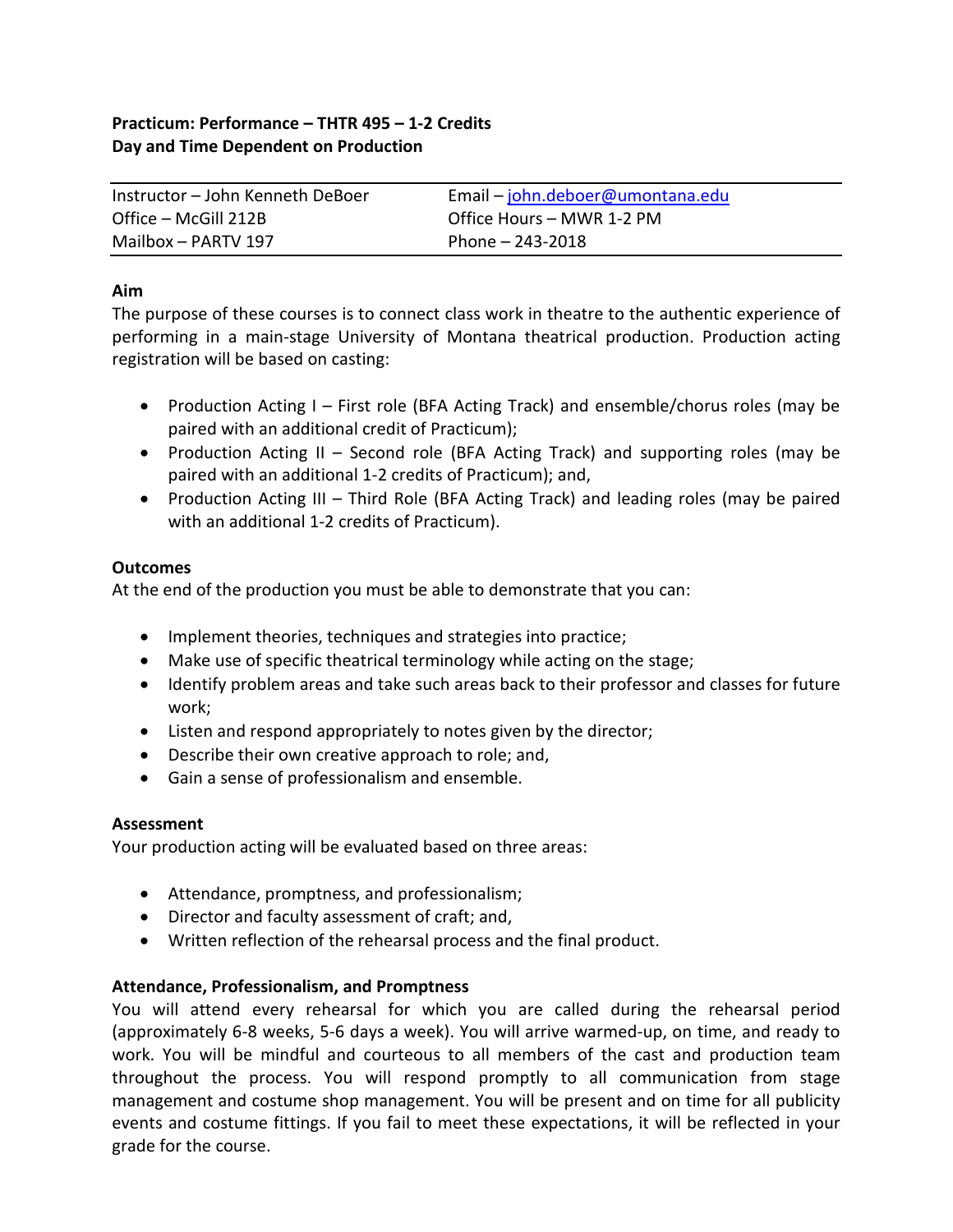#### **Director and Faculty Assessment of Craft**

In the area of craft, you will be evaluated based on your current standing in the program and prerequisite skill level and course work. You are responsible for preparing for the role, investigating necessary given circumstances (style, period, culture, and character background), and must come prepared with specific acting choices that you will pursue in consultation with the director and their associates (vocal coach, movement coach, choreographer, music director etc). You will take all notes from the director and their associates, implement them in rehearsals, and respond appropriately during the technical and dress rehearsals.

You will perform all runs of the play presented for the general public audiences, (including any student matinees) attend all talkbacks and school responses, and meet with their professors after the run of the show for personal feedback and notes after the production has closed. You will maintain the consistency of the production as rehearsed, making no changes unless they are implemented with the supervision of the director or stage manager. The final assessment of your craft will take place amongst the full Acting/Directing faculty in consultation with the director of the production. Your will be assigned a grade based on the following rubric:

- **A Superb work**. The student transcended craft past the point of intellectual preparation and was truly living in the moment
- **B Good work**. The student had the acting skills necessary to participate in the production, but was not yet living truly in the moment
- **C Fair work**. The student struggled with the fundamentals of acting and it was evident that more effort is needed to truly master the craft
- **D Poor work**. The student was not or had prepared fully for the work and it was a painful experience for the actor, scene partners, and audience
- **F Failure**. The student demonstrated no relevant preparation

# **Rehearsal and Performance Reflection**

You are expected to keep an informal rehearsal and performance journal for the production that you will write in at least once a week. At the end of the process will write a final reflection on the process as a whole. The final reflection should be about 800-1000 words. A general prompt will be provided online.

#### **Grade Breakdown**

| Attendance, Promptness, and Professionalism | 60% |
|---------------------------------------------|-----|
| Director and Faculty Assessment of Craft    | 30% |
| Rehearsal and Performance Reflections       | 10% |

#### **Procedure/Policy**

You are expected to abide by the following School regulations. There is no eating, drinking, or gum chewing during rehearsal. Please inform stage management in writing if you have a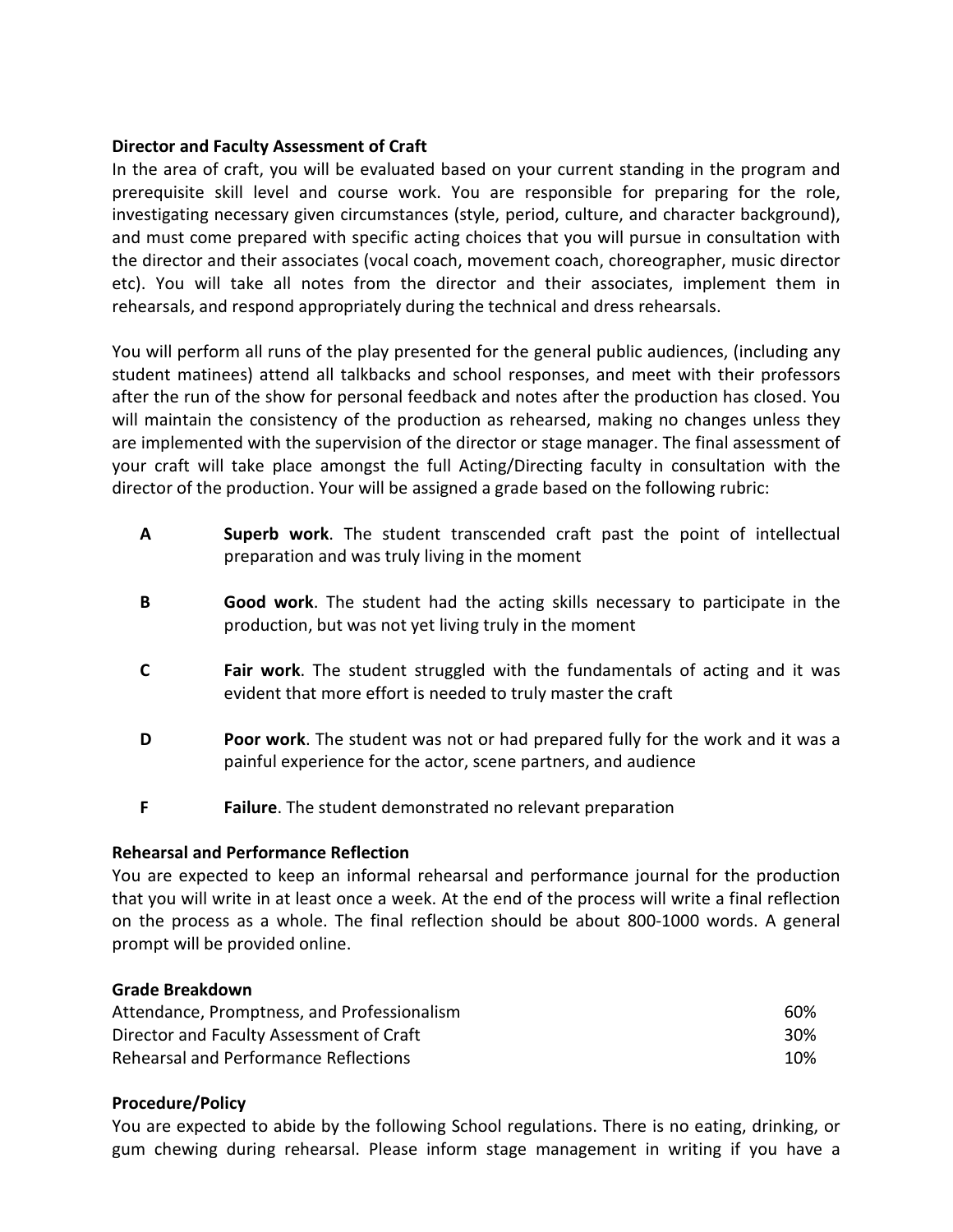medical exception to this policy. Water in a capped container is acceptable. Absolutely no weapons, real or fake, are allowed in the rehearsal space without the direct supervision of the director, the stage manager, or associated members of the production team.

There is inherent risk involved in many Theatre productions, as they are very physical in nature. Please proceed through rehearsals with caution. Always be mindful of your personal safety and the safety of others. Students participating in rehearsals and performances do so at their own risk.

Due to safety considerations, at **no** point during a student's time spent on a production (in any capacity) should non-enrolled persons be guests of that student **without the director's consent**. Presence of such unauthorized persons in a class, shop, or any backstage/off-stage area will negatively affect a student's grade.

#### **Electronic Communication**

Email is the preferred method of communication for the course and production. Please check your email, Moodle, and the Callboard (both real and virtual) frequently throughout the day. Be sure you have the stage manager's mobile number on-hand at all times.

Please silence your cell phone in rehearsal. Stage management will have their phone on vibrate in case an emergency text message should be sent by the university. If you have scripts or performance texts to share stored on your iPhone, Android, iPad, or other equivalent device, please set it to "Airplane Mode" so that the functionality is limited to stored data retrieval during rehearsal.

If you have some down time and accessing the web becomes necessary be sure that your work is not distracting to the process and that you remain aware of the progress of the production at all times.

If your device rings accidently during rehearsal, please silence it as **QUICKLY AS HUMANLY POSSIBLE.**

# **Rehearsal Clothes**

Please wear clothes that you can move in to rehearsal, while also being mindful of the needs of the production and your character. All students should have a "rehearsal kit" with appropriate character shoes, a formal jacket, and a full-length skirt. The costume shop will provide only specialty items and accessories necessary for the production such as corsets, boots, etc as they become available.

It will be come immediately apparent to you that jewelry (small studs are acceptable except in the tongue), hooded sweatshirts, hats, tight-fitting and restrictive clothing, anything too revealing (showing skin), and hair that covers the face make full participation in rehearsal and proper evaluation by the director impossible. Please remove or change out of these items before rehearsal commences. Be prepared to work barefoot. If you must wear socks, please use those that have slip resistant padding on the bottom.